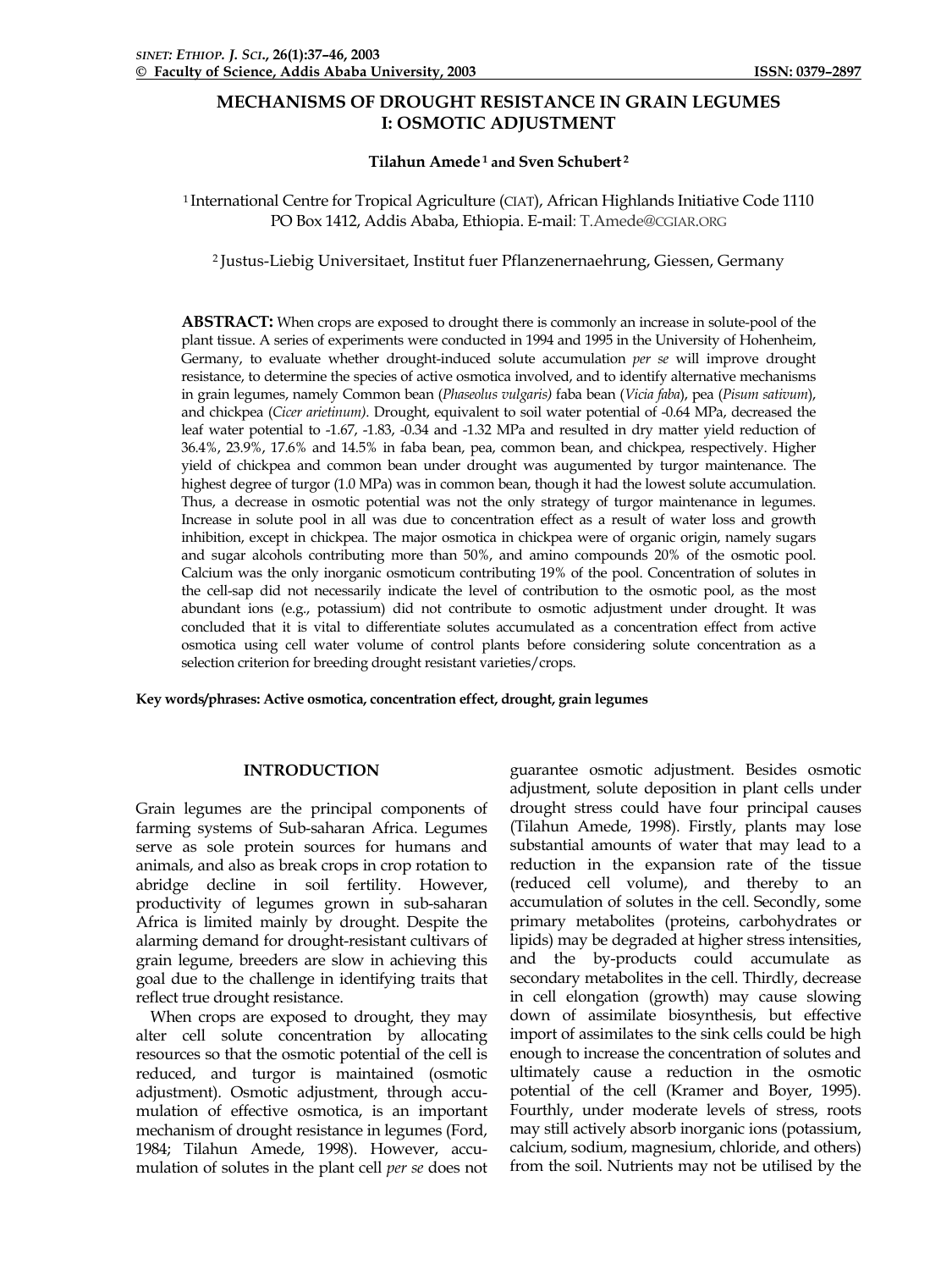plant owing to drought-induced growth inhibition but instead, translocated ions may accumulate in the cells and induce substantial reduction in osmotic potential (Munns, 1988). Therefore, there is a need to differentiate active osmotica from solutes accumulated as a response to water loss and growth inhibition before considering them as selection criteria for drought resistance.

 Genotypes with higher solute accumulation produced higher grain yield than those with lower solute accumulation under drought conditions in wheat (Morgan 1983; 1992) and in sorghum (Premachandra *et al.,* 1995). In this case, solute concentration in the plant tissue could be used as a trait to select potentially drought resistant inbred lines. In other cases, proline in cassava (Sundaresan and Sudhakaran, 1995) and sugar in cotton (Timpa *et al*., 1986) accumulated more in drought-sensitive genotypes while these compounds decreased or remained unchanged in drought-tolerant genotypes. Moreover, droughtsensitive faba bean inbred lines accumulated more solutes than drought tolerant ones when exposed to drought (Tilahun Amede *et al*., 1999). These contradictory results have originated from methodological problems to differentiate active osmotica from solutes accumulated as a result of concentration effects (Munns, 1988; Tilahun Amede *et al*., 1999).

 The objectives of this study were **(i)** to determine the effect of water stress on growth and dry matter synthesis of faba bean, pea, common bean and chickpea plants, (**ii)** to investigate possible strategic differences in drought resistance in the tested legumes in terms of water use, water potential, osmotic potential and turgor, **(iii)** to differentiate between drought-induced accumulation of true osmotica from solutes accumulated due to a concentration effect, and **(iv)** to identify in which, if any, of the tested legumes osmotic adjustment occurs under drought, and which species of osmotica are involved.

## **MATERIALS AND METHODS**

### *Growth conditions and management*

Faba bean **(***Vicia faba* cv. Alfred), pea (*Pisum sativum* cv. Belman), common bean (*Phaseolus vulgaris* cv. Brilliant), and chickpea (*Cicer arietinum* cv. Gab-3) were grown in greenhouse in 1994 and 1995. A loess soil was collected from the experimental field of the University of Hohenheim, which has the following characteristics (Feuerle, 1996):

| $N_{min}$ : | $25 \text{ kg} \text{N}$ ha-1  |
|-------------|--------------------------------|
| $P$ (CAL)   | 157 mg P kg soil <sup>-1</sup> |

| K (CAL)                   | 323.7 mg K kg soil <sup>-1</sup>  |
|---------------------------|-----------------------------------|
| $Mg$ (CaCl <sub>2</sub> ) | 130 mg Mg $kg$ soil <sup>-1</sup> |
| $pH$ (CaCl <sub>2</sub> ) | 6.2                               |

 The soil was mixed with 37% sand, and 143 mg N, 62.41 mg P, 166 mg K, 14.5 mg Mg and 71 mg kg-1 S per kg soil were added as a complete fertiliser 'Blaukorn' before planting. In addition, some nitrogen may have been supplemented by natural nitrogen fixation. Seeds were sown directly into pots on May 24th, 1994 and April 3rd, 1995 into Mitscherlich pots filled with 7 kg of soil and sand mixture (5:3). Each treatment had four replications. The transpiration rate of each species was determined gravimetrically from a series of trials in pots with or without plants, where four plants of faba bean and chickpea were found to transpire about the same amount of water as five plants of the other species. Adjacent plant-free pots were used to estimate evaporation, assuming that all tested species had similar ground cover. Water use efficiency was calculated as the ratio between biomass produced and the amount of water transpired.

 One week after emergence, seedlings were thinned to four plants of faba bean and chickpea, and five plants of common bean and pea per pot. Plants were left to grow at 70 to 80% soil water capacity (SWC) until the beginning of the water stress treatments. When plants were 50 days old, a period of eight or fifteen days of water stress was applied by withholding water. Water stress was imposed very slowly but continually for 8 and 15 days by adjusting the weight of the pots to the desired SWC. Treatments were harvested in a systematic order between 11.00 h and 14.00 h. Since yield differences among species in response to drought ceased at 15 days stress (data not shown), mainly 8 day stress treatments were considered to identify mechanisms of drought resistance in this work.

 Because of similar responses of plants to growing conditions in 1994 and 1995, only results from 1995 are presented. In the growth period, the average daily mean temperature was  $19^{\circ}$  C  $\pm$  3.2 and the average daily mean relative humidity was 45% ± 11.7.

### *Components of water potential*

 At harvesting, fresh weight was determined and midday leaf water potential  $(\psi_w)$  of fully developed youngest leaves was measured by the pressure probe technique (Scholander *et al*., 1965). About 13 g of young, fully developed, freshly harvested leaves were frozen in liquid nitrogen and kept in a deep freezer (-20° C) until press sap extraction. The press sap was centrifuged at 4000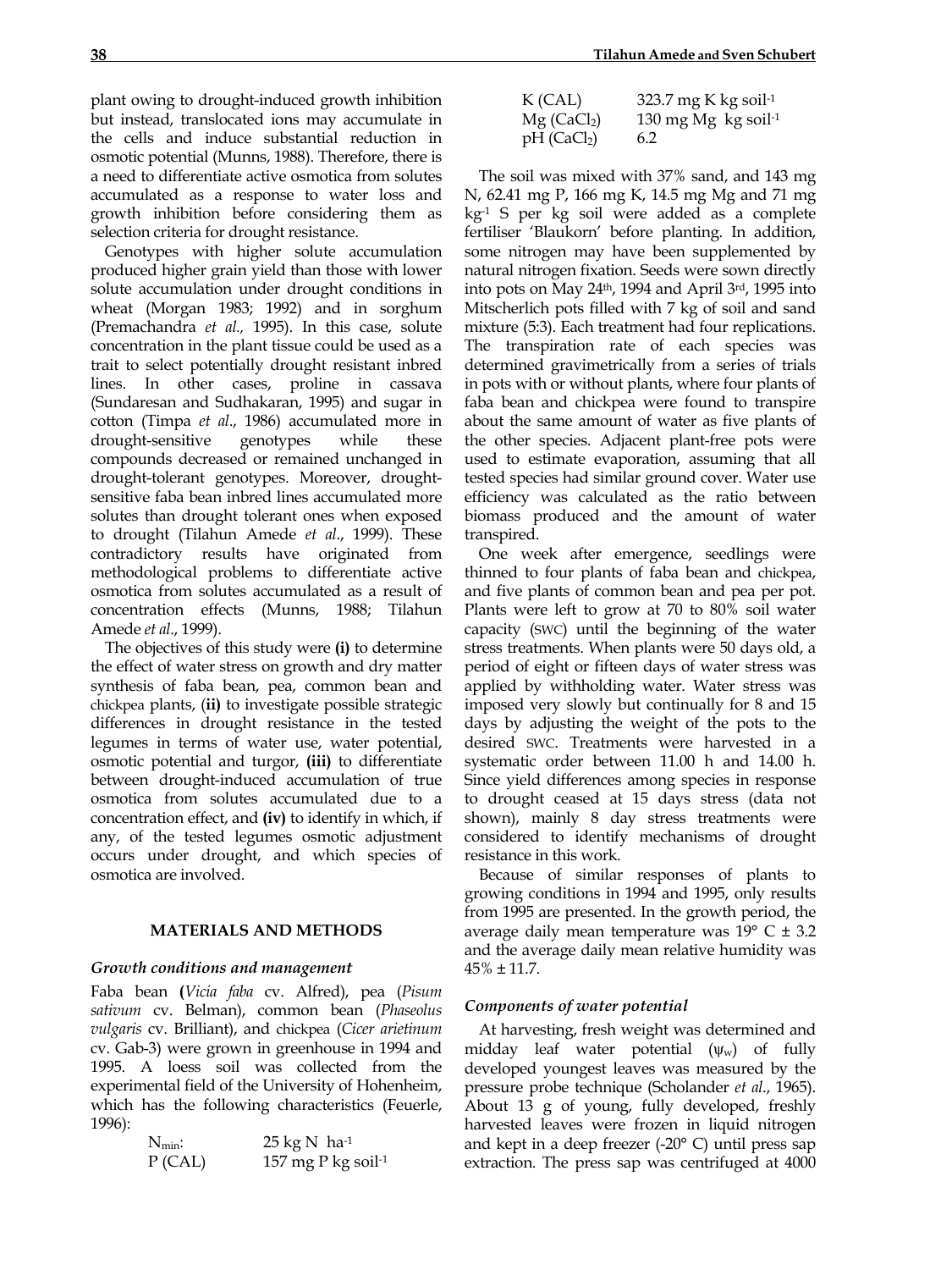rpm for 5 minutes, diluted with double distilled water, divided into a number of portions and kept at –20° C again until chemical analysis. The whole sample preparation was conducted under 0 to  $4^{\circ}$  C. All chemical analyses and determinations of osmotic potential were conducted using the presssap. Solute concentration (mosm) of the pressed sap (osmolarity) was measured using a freezing point osmometer (Type Digital, Knauer, KG). Osmotic potential (MPa) was derived from solute concentration according to Van't Hoffs' equation as follows:

$$
\psi_{S} \text{ (MPa)} = \text{mOsmol x gas constant (0.831) x}
$$

$$
10^{-5} \text{ x Temperature (}^{\text{o}}\text{K)}
$$

Turgor potential  $(\psi_t)$  was calculated as follows:

$$
\psi_t = \psi_S \cdot \psi_w
$$

where  $\psi$ s and  $\psi$ <sub>w</sub> are the osmotic potential and water potential of the leaf, respectively.

Soil water contents were measured gravimetrically and converted to soil water potentials based upon the soil water retention curve. Soil water retention was estimated according to Vereecken *et al*. (1989) by a multiple regression model using a set of soil properties as predictor variables.

After collecting samples of young leaves for the determination of water and osmotic potential, the rest of the shoot was harvested and fresh weight was immediately determined. Samples for osmotic potential and water potential were also weighed and considered both in fresh and dry weight of the respective treatments. Dry matter was estimated after oven drying (105°C) to constant weight.

## *Analytical methods*

#### *Determination of solutes*

Analysis of sugars (glucose, fructose and sucrose) and sorbitol was conducted using enzymatic test kits (Boehringer, Mannheim). Inositols were measured by spectrophotometry using the procedure of Bose *et al*. (1963).

Amino acids and proline were determined by spectrophotometry using ninhydrin reagent according to the methods of Rosen (1957) and Bates (1973), respectively. Quaternary ammonium compounds were analysed by the precipitation of periodide complexes (Grieve and Grattan, 1983). Ureides were measured photometrically using potassium ferricyanide as the colour indicator (Peoples *et al*., 1989).

Potassium and calcium were determined by flame photometery (Eppendorf Elex 6361) after press sap had been diluted with  $3\%$  HNO<sub>3</sub> (using double-distilled water). Magnesium was determined using an atomic absorption spectrometer (Unicam 939).

Phosphate, nitrate and chloride were measured by ion chromatography (dilution 1:120). The eluents were mixtures of 1.7 mM NaHCO<sub>3</sub> and 1.8  $m$ M Na<sub>2</sub>CO<sub>3</sub> and ions were measured using a conductivity detector (ion chromatography 2000 i/SP Dionex).

## *Quantification of effective solutes (osmotica)*

Effective osmotica of drought stressed plants were differentiated from solutes due to a concentration effect (water loss and growth inhibition) as follows (Tilahun Amede *et al*., 1999).

The effective solutes (*ð*) were determined by correcting the solute concentration of stressed plants  $(\delta_{\rm S})$  with a correction factor (CF):

$$
\delta = \delta_{S^*} CF \quad \text{with} \quad CF = \frac{FWS}{FWC}
$$

where **FWS** and **FWC** are fresh weights of stressed and control plants, respectively.

Since more than 80% of the fresh weight is water, **CF** will eliminate the concentration of solutes that accumulate as a result of passive dehydration and/or growth inhibition. Osmotic adjustment (**OA**) was calculated as follows:

$$
OA = (\delta_{S^*} CF) - \delta_C
$$

with  $\delta_c$  denoting the solute concentration of control plants.

The contribution of an individual osmoticum (sugars, amino acids,  $K^+$ , etc.) to the osmotic pool was calculated as follows:

$$
CF = \frac{\beta_s - \beta_c}{\delta_{\text{So}} - \delta_{\text{Co}}} \times 100
$$

where  $β$ **s** and  $β$ c are concentrations of effective solutes of various ions as determined separately, and  $\delta_{\text{So}}$  and  $\delta_{\text{Co}}$  are total osmolarities of stress and control plants as determined by the use of an osmometer, respectively.

Statistical differences among treatments were determined using analysis of variance and t-test.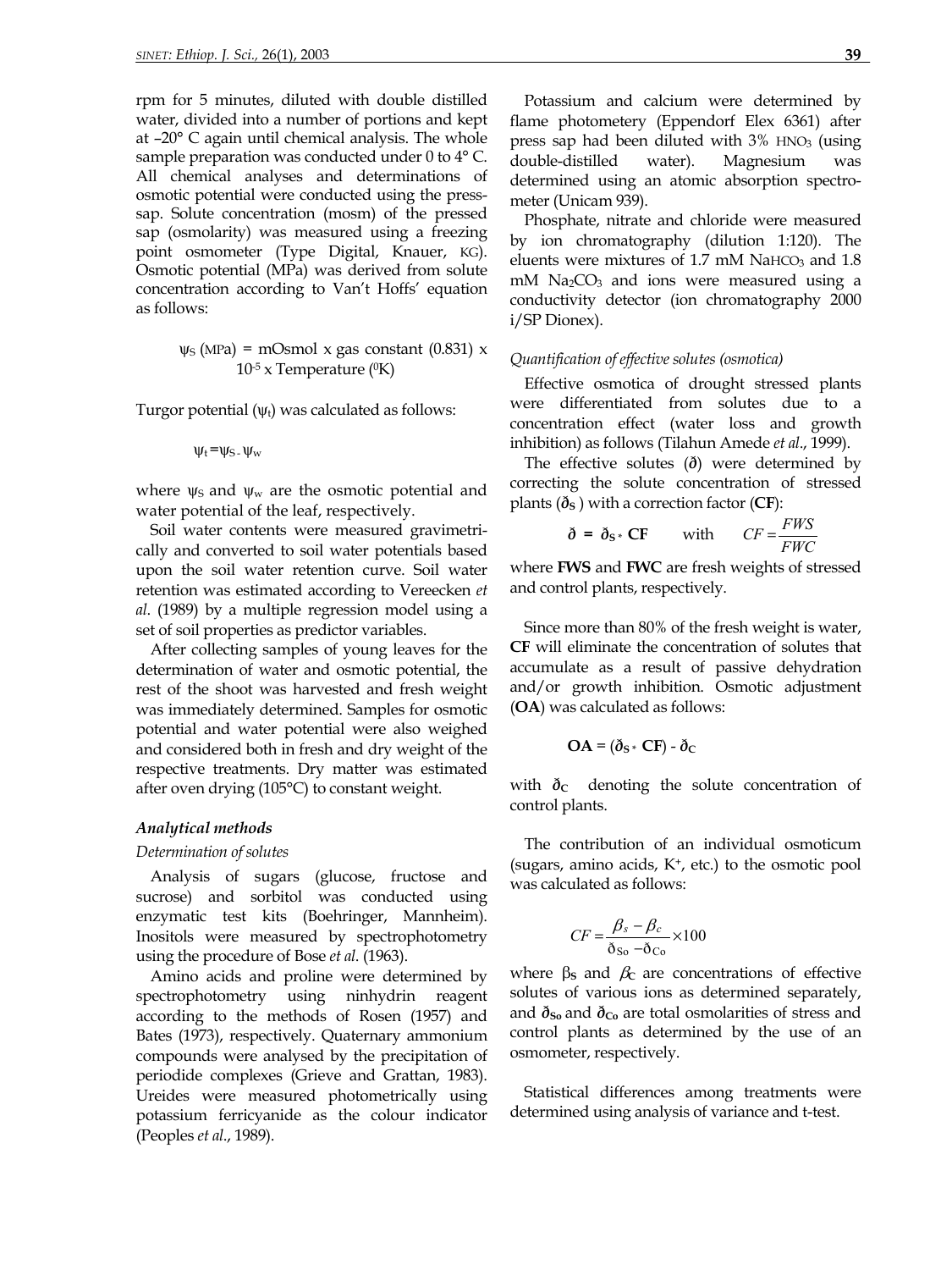### **RESULTS**

#### *Biomass production and water use*

There was a linear increase in water use with increasing growth, regardless of species. However, at a given growth stage water demand was dictated mainly by daily temperature (data not shown). On cooler days, water use was lower than the average daily water demand, even during the later growth stages with higher expansion growth.

Visual observations of the species indicated that after the second day of stress, leaves of faba bean plants started to wilt, and partly changed leaf orientation towards the sunlight. Five days after the onset of stress, common bean plants exhibited leaf rolling and changed leaf orientation during the hottest part of the day. The response of chickpea and pea to drought was different from the other two legumes in that after 10 days of stress a considerable abscission of older leaves was observed. Relative water content (RWC) of faba bean and common bean under well-watered conditions was higher than 85%, while RWC in chickpea and pea was lower than 80%. These differences in tissue water content between species were significant (p<0.05), and they are presumably genetically controlled.



**Fig. 1. Effect of 8 days drought on fresh weight (A) and dry weight (B) of grain legumes. \*,\*\*,\*\*\* show differences between control and stress (effective solutes) at P<0.05, 0.01 and 0.001 level of significance, respectively. Bars indicate** ±**SE.** 

Drought reduced the biomass of all four species. However, there was a significant difference between species in response to drought (Fig. 1). Biomass reduction due to drought was higher in faba bean and pea (p<0.001), than in common bean and chickpea (Fig. 1). In common bean and chickpea, dry matter synthesis under drought was not significantly different from well-watered control plants.

Transpiration coefficients of the tested faba bean, pea, common bean and chickpea genotypes were 262, 263, 201 and 346 ml water g-1 DM, respectively. There was no significant difference in water use efficiency between faba bean and pea. However, chickpea had a significantly lower water use efficiency while common bean had higher water use efficiency than the other species, in spite of the fact that both produced relatively more dry matter (% control) under stress conditions.

### *Components of water potential*

There was a strong reduction in plant water potential  $(\psi_w)$  in all tested species, except common bean. Drought caused a greater reduction in  $\psi_w$  of faba bean (by -1.01 MPa) than of common bean (by only -0.08 MPa) (Fig. 2). The osmotic potential  $(\psi_S)$ of the three legumes other than common bean was significantly reduced ( $p \leq 0.001$ ) under drought conditions (Fig. 2). In chickpea, both  $\psi_w$  and  $\psi_s$ were reduced, and the reduction in  $\psi_S$  was sufficient to maintain turgor. The highest degree of turgor maintenance, about 1 MPa, was achieved by common bean, although common bean had the lowest solute accumulation (Table 1). Regardless of the significant reduction in  $\psi$ s of faba bean and pea plants, both species lost turgor under drought. There was no significant reduction in  $\psi_S$  and presumably no osmotic adjustment in common bean (Table 1). Reduction in  $\psi$ s in faba bean, pea and common bean was not due to osmotic adjustment but rather due to a concentration effect (Table 1), which is caused by water loss and/or growth inhibition. The concentration effect, in terms of growth inhibition and water loss, was 49, 47, 36 and 27% for faba bean, pea, chickpea, and common bean, respectively. After the level of solute concentration of drought-stressed legumes had been corrected for water loss and growth inhibition, only chickpea, but none of the other species, showed osmotic adjustment (Table 1).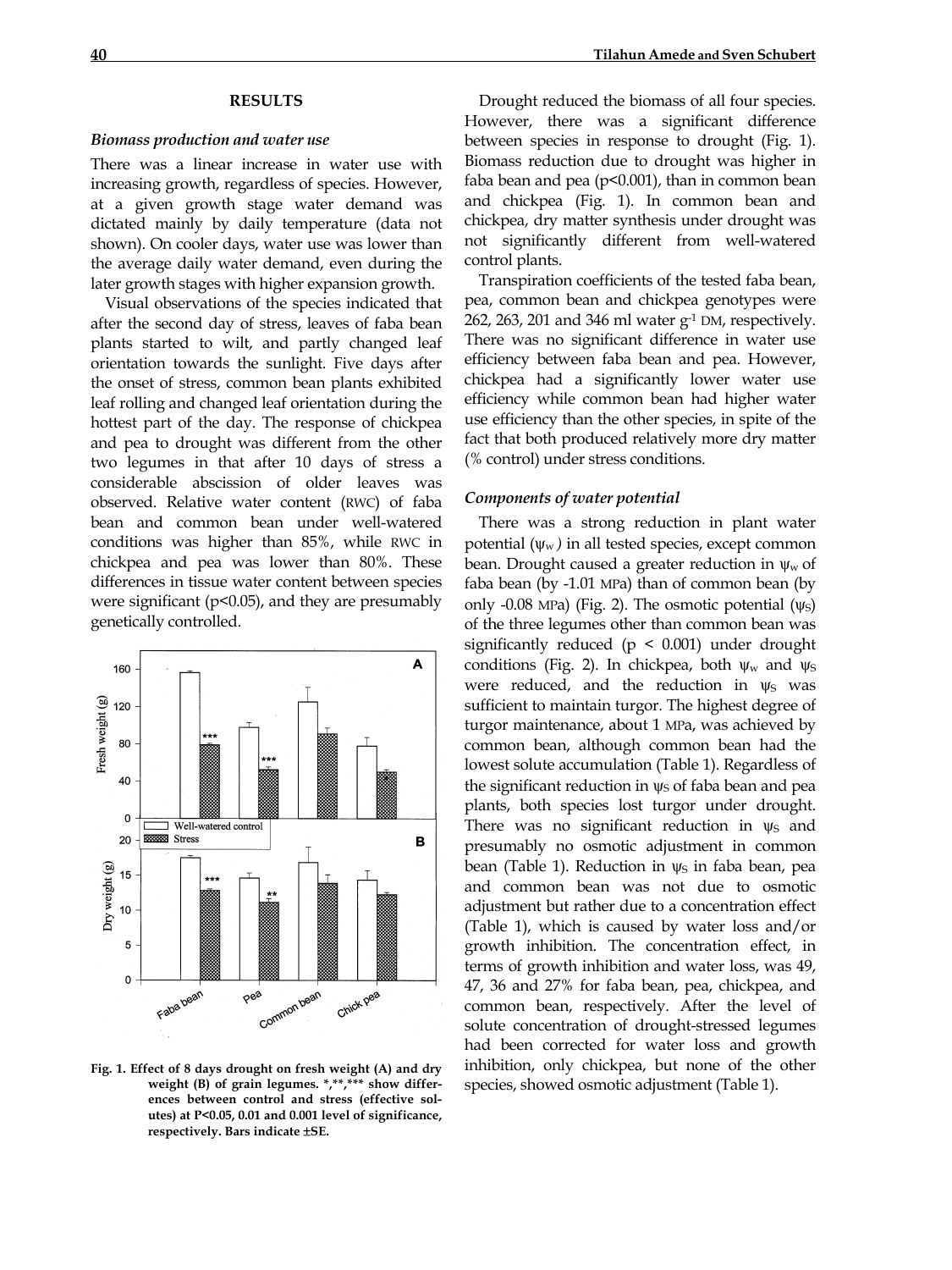**Table 1. The concentration of solutes in young leaves of various legumes under well-watered (control) and stress conditions.**

|                  | Faba       | Pea      | Common | Chick     |  |  |
|------------------|------------|----------|--------|-----------|--|--|
|                  | bean       |          | bean   | pea       |  |  |
| A:solutes (mosm) |            |          |        |           |  |  |
| Control          | 402.7      | 475.5    | 433.5  | 410.3     |  |  |
| <b>Stress</b>    | 668.2      | 753.7    | 522.0  | 755.3     |  |  |
| Stress, $\delta$ | $340.8*$   | $406.3*$ | 378.9  | $484.1*$  |  |  |
| B. solutes (mM)  |            |          |        |           |  |  |
| Control          | 328.5      | 236.3    | 357.8  | 315.4     |  |  |
| <b>Stress</b>    | 531.8      | 444.4    | 533.1  | 620.1     |  |  |
| Stress, $\delta$ | 270.4<br>* | 237.3    | 386.1  | $379.2$ * |  |  |

**A)** Solute concentration (mosm) of the press-sap measured by means of an osmometer;

**B)** The sum of various organic and inorganic solutes after solutes were determined photomerically.

\*Indicates statistical differences ( $p < 0.05$ ) between control and stress **ð** (effective solutes after correction for concentration effect).

## *Contribution of various solutes to osmotic potential and osmotic adjustment*

## *Sugars and sugar alcohols*

The concentrations of water-soluble sugars and drought-induced changes in sugar concentrations varied between species (Table 2). Generally, drought reduced the sugar reserve of common bean, pea, and faba bean while it increased the sugar reserve of chickpea. Accordingly, fructose concentrations significantly increased in chickpea but decreased in pea and faba bean. As with fructose, the level of glucose was also increased by drought in chickpea but was decreased in faba bean and common bean. Drought decreased the contribution of hexoses to the osmolarity (osmotic potential) of common bean from about 15% under well-watered conditions to about 6.5 % under drought (Table 2). On the other hand, drought did not affect the contribution of hexoses to the osmolarity (16%) in chickpea, although droughtinduced change in photosynthesis rate is to be expected. In contrast to hexoses, sucrose concentration was extremely low in common bean plants, and drought did not alter this concentration. In chickpea, drought also increased the concentration of sucrose significantly (Table 2). The contribution of sucrose to the osmolarity of the press-sap in common bean was about 0.6%, but this was tenfold in chickpea (Table 2). In general, fructose and sucrose accounted for about 25% of the total effective osmotic pool in chickpea, excluding sugars accumulated due to concentration effect. More than 55% of the contribution of water soluble sugars to osmotic adjustment was accounted for by sucrose.

Sorbitol concentration was generally low, though it increased with stress. The case was different in faba bean where drought increased the absolute sorbitol level from 30 mM to 53 mM (Table 2a), which was about 12% of the total osmolarity. Drought-induced inositol accumulation was significantly higher in chickpea and common bean (Table 2b) and exceeded the concentration effect. Inositiols constituted 25% of the osmotic adjustment. Sugars and sugar alcohols together contributed to about 50% of the total osmotic adjustment in chickpea plants.



**Fig. 2. Effect of 8 days water stress on water potential, osmotic potential and turgor of grain legumes.** The positive values indicate turgor while the negative values show osmotic and water potentials. Bars indicate  $+$  SE<sub>n</sub> = 4

#### *Amino compounds*

Drought caused a considerable accumulation of amino acids in all tested species, and the accumulation in all cases was more than could be explained by a concentration effect (Table 2). The concentration of amino acids and its contribution to the solute pool increased with decreasing water potential both in total or effective amino acid concentrations. The contribution of amino acids to osmotic adjustment in chickpea was 18.6%. Proline is the major amino acid that accumulates in the plant tissue under stress conditions (Singh et al., 1973). There was a significant accumulation of proline in all tested species (P<0.01). The accumulation, in all tested species except for common bean, was much higher than could be explained by a concentration effect (Table 2). Except common bean, about 20 to 25% of the total amino acid accumulation of the stressed plants was contributed by proline. The relationship between proline concentration and level of water potential was exponential (Fig. 3), which suggests a significant decrease in water potential for a unit decrease in proline concentration. However, the considerable drought-induced increase in proline concentration was obtained mainly in the relatively drought-sensitive crops (faba bean and pea) (Table 2a).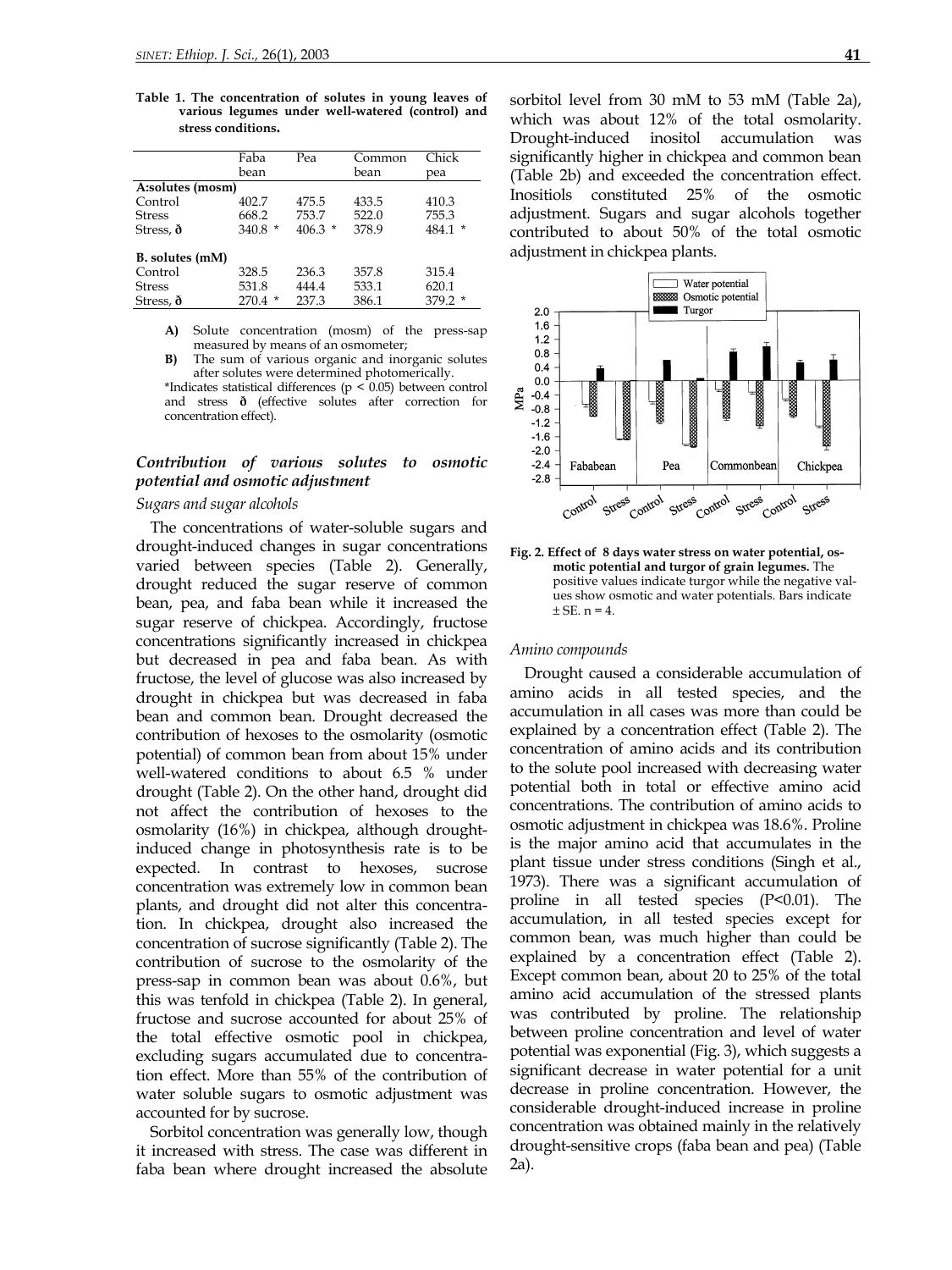| Faba beans (mM) |               |               |                   | Pea (mM)     |               |                  |  |
|-----------------|---------------|---------------|-------------------|--------------|---------------|------------------|--|
| Solutes         | Control (SE)  | Stress (SE)   |                   | Control (SE) | Stress (SE)   |                  |  |
|                 |               | Absolute      | Effective         |              | Absolute      | Effective        |  |
| Amino acids     | 24.71 (1.14)  | 58.64 (1.48)  | 29.90 (0.75)      | 42.26(2.80)  | 95.51 (9.40)  | $51.09(0.27)$ ** |  |
| Proline         | 2.95(0.20)    | 18.64 (3.2)   | $9.50(1.36)^*$    | 3.1(0.24)    | 25.85(2.70)   | $13.83(1.44)$ ** |  |
| OAC.            | 8.70 (0.88)   | 8.73 (0.87)   | 4.46(0.44)        | 7.84 (0.79)  | 12.84 (1.74)  | $6.87(0.93)$ *   |  |
| Glucose         | 20.37 (0.86)  | 16.36 (1.44)  | $8.34 \ (0.74)^*$ | 15.70 (0.53) | 51.95(1.02)   | 27.79 (0.54)     |  |
| Fructose        | 15.68 (0.68)  | 11.46 (0.94)  | $5.84~(0.48)$ *   | 9.47 (0.899) | 14.48 (1.28)  | 7.74(0.68)       |  |
| Sucrose         | 14.86 (0.83)  | 17.49 (2.20)  | $8.92(1.12)^{*}$  | 21.24 (1.40) | 29.66 (2.65)  | 15.86 (1.42)     |  |
| Sorbitol        | 30.20 (3.72)  | 52.62 (1.58)  | 26.00(1.00)       | 6.21(0.24)   | 15.94 (0.71)  | 8.52(0.39)       |  |
| Inositol        | 20.11(6.45)   | 32.76 (2,99)  | 16.71(1.52)       | 2.25(1.25)   | 6.42(1.14)    | 3.69(0.61)       |  |
| Ureids          | n.d.          | n.d.          | n.d.              | n.d          | n.d           | n.d              |  |
| $K^+$           | 134.24 (2.95) | 216.55 (4.56) | 110.44            | 87.95 (2.55) | 119.45 (5.75) | 63.89 (3.07)     |  |
|                 |               |               | $(2.32)^*$        |              |               |                  |  |
| $Ca^{+2}$       | 20.96 (0.77)  | 56.97 (3.46)  | 29.06             | 23.79 (0.70) | 61.60(9.31)   | 32.95 (4.98)*    |  |
|                 |               |               | $(1.76)^*$        |              |               |                  |  |
| $Mg^+$          | 10.88 (0.76)  | 23.08 (0.44)  | 11.77(0.23)       | n.d          | n.d           | n.d              |  |
| $P_{04-3}$      | 10.58 (0.79)  | 13.43 (0.85)  | 6.85(0.43)        | 10.79(0.85)  | 15.46 (1.38)  | 8.27(0.74)       |  |
| $No3-$          | 2.09(0.27)    | 3.58(0.24)    | 1.83(0.12)        | 3.36(0.57)   | 8.00(0.67)    | 4.28(0.36)       |  |
| Cŀ              | 15.15(0.38)   | 20.17 (1.39)  | 10.28(0.71)       | 5.46(0.36)   | 12.60(0.77)   | 6.74(0.41)       |  |
| Total           | 328.53        | 531.84        | 270.40            | 236.32       | 444.41        | 237.31           |  |

**Table 2a. Drought stress effects on the accumulation of solutes (mM) in young leaves of Faba bean and Pea.** The absolute and effective values indicated the measured and the corrected values of stressed plants, respectively.  $*$ , $**$ , $**$  indicate significant levels at p < 0.05, 0.01 and 0.001%, respectively.

**Table 2b. Drought stress effects on the accumulation of solutes (mM) in young leaves of Common bean and chickpea.** The absolute and effective values indicated the measured and the corrected values of stressed plants, respectively. \*,\*\*,\*\*\* indicate significant levels at p < 0.05, 0.01 and 0.001%, respectively.

| Common bean (mM) |              |              |                    | Chickpea (mM) |               |                               |
|------------------|--------------|--------------|--------------------|---------------|---------------|-------------------------------|
| Solutes          | Control (SE) | Stress (SE)  |                    | Control (SE)  |               | Stress (SE)                   |
|                  |              | Absolute     | Effective          |               | Absolute      | Effective                     |
| Amino acids      | 14.70 (0.63) | 28.61 (1.94) | $20.77(1.41)^*$    | 28.65 (2.99)  | 72.41 (1.35)  | $46.34(0.86)$ **              |
| Proline          | 0.29(0.33)   | 2.33(0.44)   | 1.69(0.32)         | 2.81(0.65)    | 14.53(1.35)   | 9.30(0.86)                    |
| QAC              | 8.58(0.65)   | 15.28(1.23)  | $11.09$ $(0.89)$ * | 7.59(1.00)    | 11.43(0.69)   | 7.32(0.44)                    |
| Glucose          | 37.81 (3.96) | 22.47 (8.11) | 16.30 (5.89)       | 51.53 (3.64)  | 85.86 (6.33)  | 55.00 $(4.06)^*$              |
| Fructose         | 25.33(2.35)  | 15.20 (3.45) | 11.04(2.51)        | 14.47 (0.55)  | 32.57 (2.21)  | $20.88$ $(1.42)^*$            |
| Sucrose          | 2.10(0.83)   | 3.53(0.24)   | 2.57(0.71)         | 12.46 (1.08)  | 44.16 (4.69)  | $28.30(3.01)^{*}$             |
| Sorbitol         | 4.40(0.45)   | 6.05(0.98)   | 3.94(0.68)         | 4.74 (0.72)   | 12.14(0.19)   | 7.60(0.21)                    |
| Inositol         | 13.50(1.52)  | 40.88(2.56)  | $29.70(1.86)$ *    | 2.84(2,80)    | 41.51 (3.69)  | $26.61(2.37)$ **              |
| Ureids           | 1.50(0.30)   | 5.73(0.44)   | $4.16(0.32)$ *     | n.d.          | n.d.          | n.d.                          |
| $K^+$            | 141.36       | 210.96       | 153.16 (3.57)      | 129.01 (7.86) | 188.42 (8.64) | 120.78 (5.54)                 |
|                  | (5.63)       | (4.91)       |                    |               |               |                               |
| $Ca+2$           | 53.78 (5.77) | 85.61        | 61.64 (8.37)       | 25.71 (1.83)  | 69.75 (3.12)  | 44.7 $(2.)^{***}$             |
|                  |              | (11.63)      |                    |               |               |                               |
| $Mg^+$           | 16.03(1.27)  | 20.77 (1.57) | 15.08 (1.14)       | 12.50(0.40)   | 22.24(0.65)   | $14.25$ $(0.42)$ <sup>*</sup> |
| $P_{04-3}$       | 7.14 (0.89)  | 7.77(1.01)   | 5.64 (0.74)        | 9.23(0.59)    | 20.71 (2.35)  | 13.28 (1.51)                  |
| $No3-$           | 24.39 (6.33) | 62.77 (4.36) | 45.57 (3.17)       | 3.45(0.85)    | 3.24(0.79)    | 2.08(0.51)                    |
| Cŀ               | 7.19(0.63)   | 7.51(1.23)   | 5.45(0.89)         | 13.21(0.71)   | 15.69(1.01)   | 10.06(0.65)                   |
| Total            | 357.81       | 533.14       | 386.11             | 315.39        | 620.13        | 397.21*                       |

 The concentration of ureides in the press-sap was measured only in common bean, because among the tested species only common bean transports newly fixed  $N_2$  products as ureides. Drought stress increased the level of ureides in common bean by about four-fold (Table 2b) and the accumulation increased further with prolonged drought (data not shown). However, the contribution of ureides to the osmolarity was less than 1%.

 The level of QAC in the press-sap was small and the accumulation in stressed plants represented merely a concentration effect. The contribution of QAC to the osmotic potential of well-watered plants was less than 3% across species (Table 2), and did not contribute to the osmotic adjustment in chickpea.

## *Cations*

 Potassium was the major solute in the press-sap of all species, which contributed to about 32% of the osmolarity of the tested species under wellwatered conditions, except in pea where it constituted only about 20 % (Table 2). The most considerable drought-induced K+ accumulation was found in the drought- sensitive species, faba

.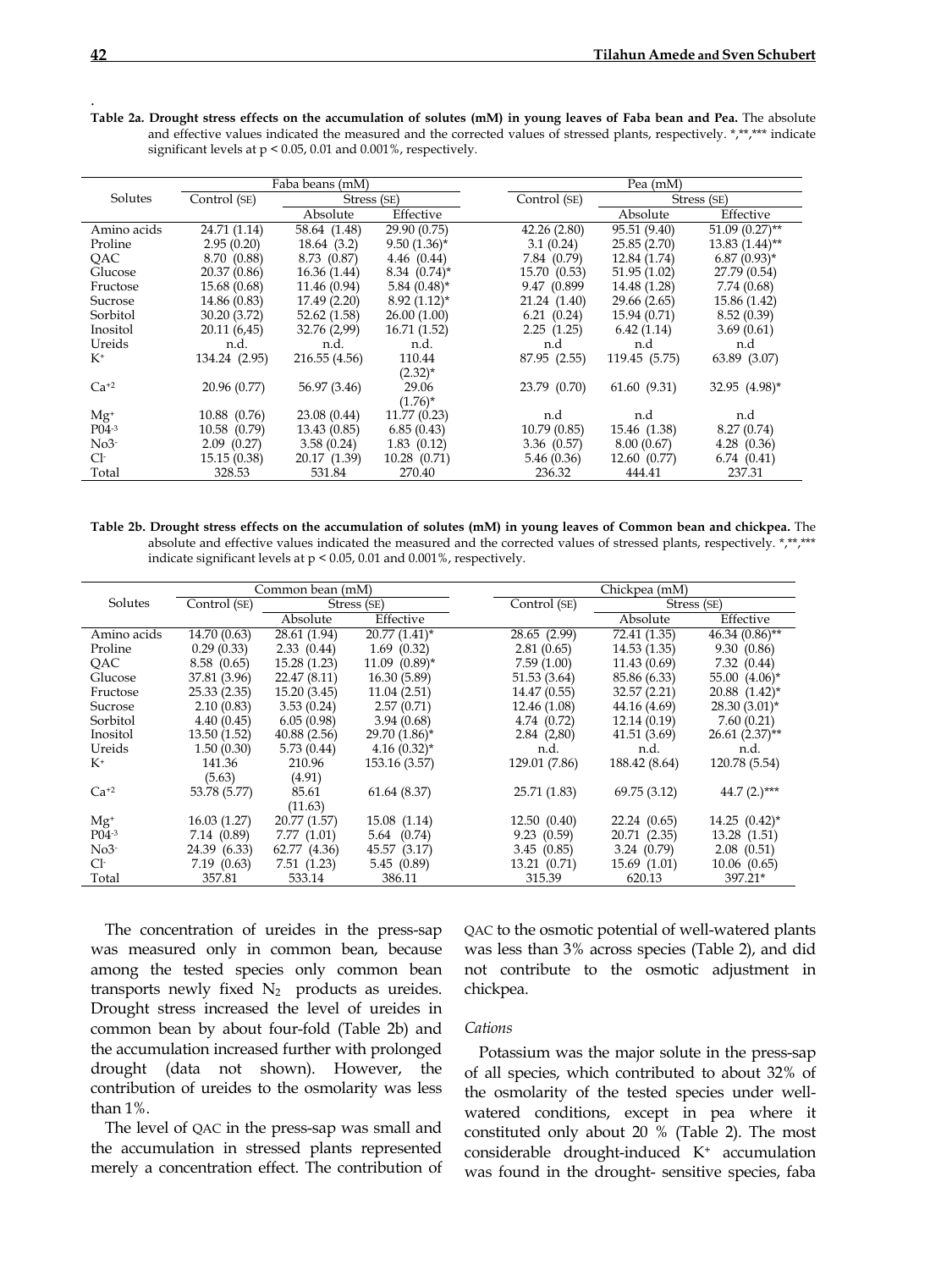bean. After potassium, calcium was the most abundant cation (Table 2). Under well-watered conditions, the contribution of  $Ca<sup>2+</sup>$  to osmolarity varied from 5% in pea to 12% in common bean. The total concentration and the level of contribution to osmotic potential increased with drought, in all tested species. Drought-induced  $Ca<sup>2+</sup>$  accumulation was not due to concentration effect but it was an effective osmoticum (Table 2). Calcium accounted for about 19% of the osmotic



adjustment in chickpea.

**Fig. 3. The relationship between proline accumulation (mM) and water potential (MPa) in four grain legume species under 15 days drought**. Bars indicate ± SE.  $n = 4$ . \*\*\* significant at  $p < 0.001$ .

The contribution of magnesium to the osmolarity was less than 5% across tested legumes regardless of water regimes (Table 2). Magnesium accumulation under drought was due to a concentration effect, except for chickpea, where the contribution of Mg<sup>2+</sup> to osmotic adjustment of chickpea was only about 2%.

## *Anions*

The concentration of inorganic anions in the press-sap of grain legumes was lower relative to inorganic cations, regardless of water regimes. Drought increased phosphate concentration significantly in faba bean and chickpea plants, but scarcely contributed to the osmotic pool (Table 2). The concentration of chloride was similar to  $PO<sub>4</sub><sup>3</sup>$ , and increased with drought with the exception of common bean. The contribution of chloride to the osmolarity of the press-sap varied from 1% in pea to 4.5 % in faba bean. However, the level of effective concentration of  $PO<sub>4</sub><sup>3</sup>$  and Cl decreased significantly with water stress in all legumes.

Contribution of  $N0_3$  to the osmolarity of common bean was relatively high, about 6 and 11% of the total solutes under well-watered and stressed conditions, respectively. Nitrate concentration was relatively low in the other species (Table 2).

### **DISCUSSION**

### *Drought and osmotic adjustment*

Chickpea and common bean maintained turgor while faba bean and pea lost turgor when subjected to drought stress. The mechanism of turgor maintenance in these two grain legumes was apparently different. Chickpea responded to low soil water potential by reducing the tissue water potential significantly, while in common bean there was neither a change in water potential (Fig. 2) nor in relative water content (data not shown). Reduction in plant water status was strongly accompanied by solute accumulation in all legumes and as a result, osmotic potential was strongly reduced in all species (Fig. 4) except common bean. A large reduction in osmotic potential maintained a positive turgor in droughtstressed chickpea, while there was no such effect in drought-stressed plants of pea and faba bean. There was also no osmotic adjustment and no difference in osmotic pool among faba bean lines grown under drought conditions (Tilahun Amede *et al*., 1999).



**Fig. 4. The relationship between solute concentration (mosm) and relative water content (%) in grain legumes under drought.** 

Drought-induced solute accumulation in faba bean, common bean and pea was due to water loss and growth inhibition (Table 1). Stressed plants of faba bean lost turgor despite higher net decrease in osmotic potential (0.67 MPa), whereas common bean maintained turgor (Fig. 2) with the smallest net osmotic decrease (0.28 MPa). This demonstrates that a decrease in osmotic potential was not the only strategy for turgor maintenance in legumes. Turgor maintenance in common bean plants under low soil water potentials was not due to osmotic adjustment rather due to high tissue water potential (Fig. 2) possibly through stomatal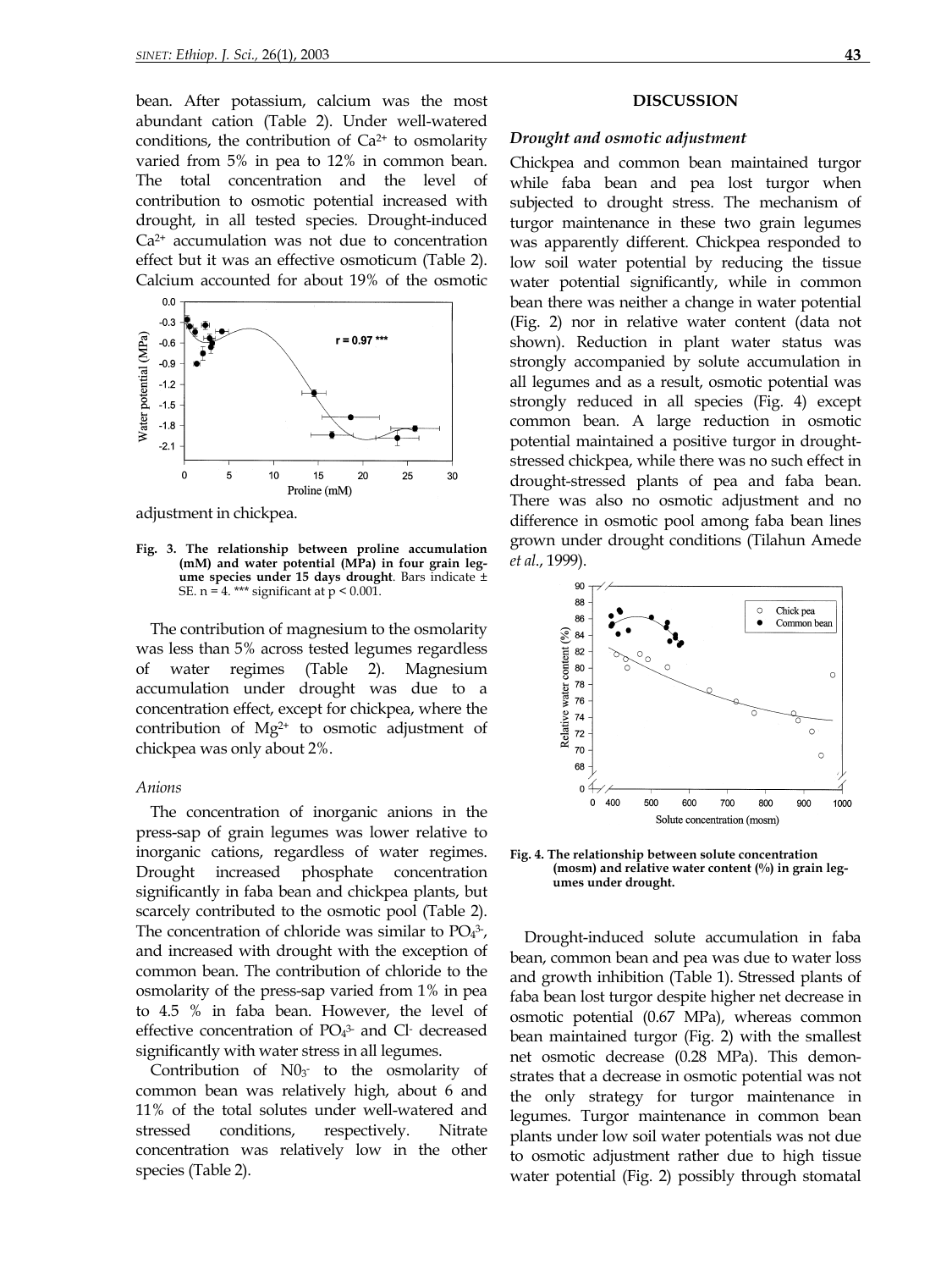regulation. Similarly, turgor maintenance under drought without osmotic adjustment has also been observed in cowpea plants (McCree and Richardson, 1987).

 Osmotic adjustment could be also a disadvantage under very dry environments with little soil water reserve, mainly because it induces continual water loss thereby early plant death, probably by maintaining green leaf area or delaying leaf rolling. In our experiments, the degree of solute accumulation was positively associated with water use, as high solute accumulation led to higher water demand (30% more in chickpea) than low solute accumulation (common bean). Similarly, species such as soybean, which showed higher osmotic adjustment were killed by drought before other species that lack these attributes, *e.g*., cow pea, under extremely dry conditions (Sinclair and Ludlow, 1986).

 The dry matter yield of drought-stressed species which maintained turgor (chickpea and common bean ) was by about 20% higher (Fig. 1) than that of species which did not maintain turgor (faba bean and pea). In agreement with these results, turgor maintenance accounted for the yield performance classification of wheat genotypes under water limitations (Morgan, 1983; 1992).

# *Species of osmotica and their contribution to osmotic adjustment*

 Drought decreased or increased the sugar content of the legumes depending on species and water status of the tissue under drought conditions. Both the concentration of simple sugars and their contribution to osmotic potential in faba bean and common bean decreased with drought (Tables 2a and 2b). This drought-induced shortage of assimilates was possibly engendered either by failure of leaves to capture light energy due to leaf rolling, or by stomatal closure preventing gas exchange. In contrast to common bean, which maintained higher leaf water potential (Fig. 2) and higher leaf water content under drought, faba bean had a reduced leaf water potential without substantial accumulation of osmotica, and hence turgor was lost (Fig. 2). The absence of osmotic adjustment in faba bean could not be explained in terms of assimilate shortage alone, although the concentration of sugars decreased significantly with drought. The possible reason for the decrease of sugars in faba bean could be the conversion of sugars to sorbitol. Sorbitol concentration in the press-sap of faba bean leaves was significantly higher by at least a factor of seven than for the other legumes regardless of water regime (Table 2).

chickpea plants to levels significantly higher (2.4 times) in drought-stressed than in control plants, and sugar concentration increased even after 15 days of water stress (data not shown). The sugar pool accounted for about 25% of total osmotic adjustment in this species, and 55% of total sugars were contributed by sucrose. Munns and Weir (1981) have reported a 70-90 % contribution of sugars to the osmotic adjustment in droughtstressed wheat plants. Inositols, (mainly pinitol) were found to be the major osmotica in legumes under drought stress conditions (Ford, 1984). In agreement with this result, there was a highly significant accumulation of inositols in chickpea plants, which accounted for about 25% of the osmotic pool under drought stress conditions. In contrast to the reports of Keller and Ludlow (1993), where a decrease in sugar concentration with increasing sugar alcohol content was found, inositol accumulated without affecting the sugar level in stressed chickpea plants. In this case, stomata may have remained open even in wilting leaves exposed to water stress, allowing further assimilation and supply of reserves (Schulze, 1986).

 Drought affected nitrogen metabolism of the legume species differently. Amino acid accumulation in grain legumes could be due to either reduced demand after inhibition of growth (Schubert *et al*., 1995) or after impairment of protein synthesis. Amino acids accounted for 18% of the osmotic pool in chickpea, which is in agreement with the findings of Morgan (1992) in wheat. In comparison to the other legumes, there was significantly lower concentration of sucrose but significantly higher level of nitrate in common bean plants (Table 2). This may indicate that nitrate replaces sucrose as an osmoticum as has been reported earlier in lettuce (Blom-Zandstra and Lampe, 1985).

 Potassium is the major solute required for both stabilising cytoplasmic pH and decreasing the osmotic potential in vacuoles. In this study, K+ was the principal solute species and its contribution to the osmolarity of the press-sap ranged from 19% in pea to 33% in faba bean plants (Table 2a). Drought increased the contribution of  $K^+$  from 33% to 48% in faba bean but decreased its contribution in chickpea and pea. There was an accumulation of  $K^+$ ,  $Mg^{2+}$  and Cl in stressed legumes. However, at all levels, the accumulation did not exceed the concentration effect (Table 2). Ford and Wilson (1981) reported that after re-watering, the levels of K+ and Cl- dropped towards the control levels in water-stressed buffalo grass and spear grass, and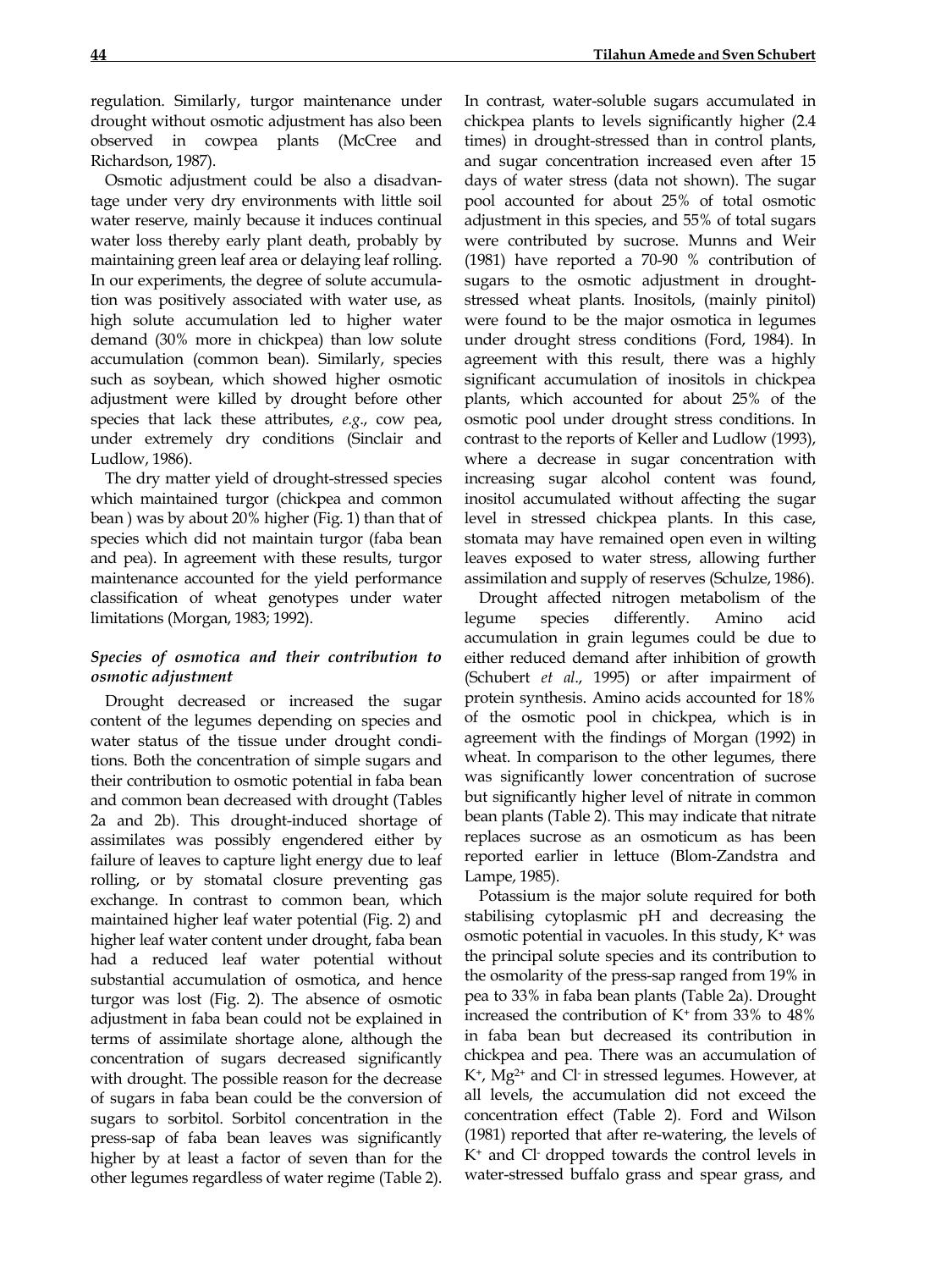hence were not active osmotically, which agrees with our results. The contribution of  $Ca^{2+}$  to osmotic adjustment in chickpea was considerable, which supports earlier results of Ford (1984). Possibly, this increased  $Ca<sup>2+</sup>$  is balancing negative charges of accumulated organic compounds.

The concentration of various solutes in legumes did not indicate the level of osmotic adjustment *per se*. For example, K+ was the most abundant ion in the press-sap but did not contribute to osmotic adjustment, while sugars, which were not the major contributors to the osmotic potential in control plants, were the principal osmotica. This may support earlier suggestions that the major effective osmotica under drought are of organic origin (Ford, 1984; Munns, 1988). The only exception to this conclusion was calcium, which could have important roles in both electroneutrality and osmotic pressure maintenance.

Our findings confirm that there are different mechanisms of drought resistance in grain legumes. Chickpea endured drought periods with lower tissue water potential and lower water use efficiency but with higher osmotic adjustment and relatively higher biomass yield i.e. drought resistance. On the other hand, common bean plants endured drought periods with higher plant water status but lower osmotic adjustment (Fig. 2), *i.e.,* dehydration avoidance. In general, solute accumulation *per se* did not guarantee osmotic adjustment. It was concluded that it is vital to differentiate solutes accumulated as a concentration effect from active osmotica using cell water volume of control plants before considering solute concentration as selection criteria for breeding drought resistant varieties/crops.

### **ACKNOWLEDGEMENTS**

The first author would like to thank the German Academic Exchange Service (DAAD) for a scholarship grant, and Drs Reiner Fortmeier, Helge Fortmeier, Robert Feurle and Yan Feng for their technical support during the course of the study. The research work was conducted in the Institute of Plant Nutrition, University of Hohenheim, Germany.

### **REFERENCES**

- 1. Bates, L.S. (1973). Rapid determination of free proline for water stress studies. *Plant and Soil* **39**:205– 207.
- 2. Blom-zandsrta, M. and Lampe, J.E.M. (1985). The role of nitrate in the osmoregulation of lettuce

*(Lactuca sativa* L.) grown at different light intensities. J. *Exp. Bot.* 36(168):1043–1052.

- 3. Bose, P.C., Singh, R.K. and Ray, G.K. (1%3). Estimation of Inositol in pharmaceutical preparations. The *Indian Journal of Pharmacy* **25** (12):419–420.
- 4. Feuerle, R. (1996). Die Sinkkapazitat a1s limitierende Groβe der Insulinspeicherung in Knollen von Topinambur *(Helianthus tuberosus* L.). Dissertation, Universitat Hohenheim.
- 5. Ford, C. (1984). Accumulation of low molecular weight solutes in water stressed tropical legumes. *Phytochemistry* **23**:1007–1015.
- 6. Ford, C.W. and Wilson, J.R. (1981). Changes in leaves of solutes during osmotic adjustment to water stress in leaves of four tropical pasture species. *Aust.* J. *Plant Physiol.* **8**:77-91.
- 7. Grieve, C.M. and Grattan, S.R. (1983). Rapid assay for determination of water soluble quaternary ammonium compounds. *Plant and Soil* **70**:303– 307.
- 8. Keller, F. and Ludlow, M.M. (1993). Carbohydrate metabolism in drought-stressed leaves of pigeon-pea *(Cajanus cajan).* J. *Exp. Bot.* **44**:1351- 1359.
- 9. Kramer, P.J. and Boyer, J.S. (1995). *Water Relations of Plants and Soils*. Academic Press, 480 pp.
- 10. McCree, K.J. and Richardson, S.G. (1987). Stomatal closure vs osmotic adjustment A comparison of stress responses. *Crop sdence* **2**:539–543.
- 11. Morgan, J.M. (1983): Osmoregulation as a selection criterion for drought tolerance in wheat. *Aus. J. Agric. Res.* **34**: 607–614.
- 12. Morgan, J.M. (1992). Osmotic components and properties associated with genotypic differences in osmoregulation in wheat. AustJ. Plant Physiol. **19**:67-76.
- 13. Munns, R. (1988). Why measure osmotic adjustment? *Aust J. Plant Physiol*. **15**:717-726.
- 14. Munns, R. and Weir, R. (1981). Contribution of sugars to osmotic adjustment in elongating and expanded zones of wheat leaves during moderate water deficit at two light intervals. *Aust.* J. *Plant Physiol.***8***:*93-105*.*
- 15. Peoples, M.P., Faizah, A.W., Rerkasem, B. and Herridge, D.F. (1989). Methods for evaluating nitrogen fixation by nodulated legumes in the field. AGAR Monograph.
- 16. Premachandra, G.S., Hahn, D.T., Rhodes, D. and Joly, R.J. (1995). Leaf water relations and solute accumulation in two sorghum line exhibiting contrasting drought tolerance. J. *Exp. Botany*  **46**(293):1833-1841.
- 17. Rosen, H. (1957). A modified ninhydrin colorometric analysis for amino acids. *Archives of Biochemistry and Biophysic*s **67:**10-15.
- 18. Scholander, P.F., Hammel, H.T., Bradstreet, E.D. and Hemmingsen, E.A. (1965). Sap pressure in vascular plants. Negative hydrostatic pressure can be measured in plants*. Science* **148**:339-346.
- 19. Schubert S., Serraj, R., Plies-Balzer, E. and Mengel, K. (1995). Effect of drought stress on growth, sugar concentrations and amino acid accumulation in N~fixing alfalfa *(Medicago sativa). J. Plant Physiol.* **146**:541-546.